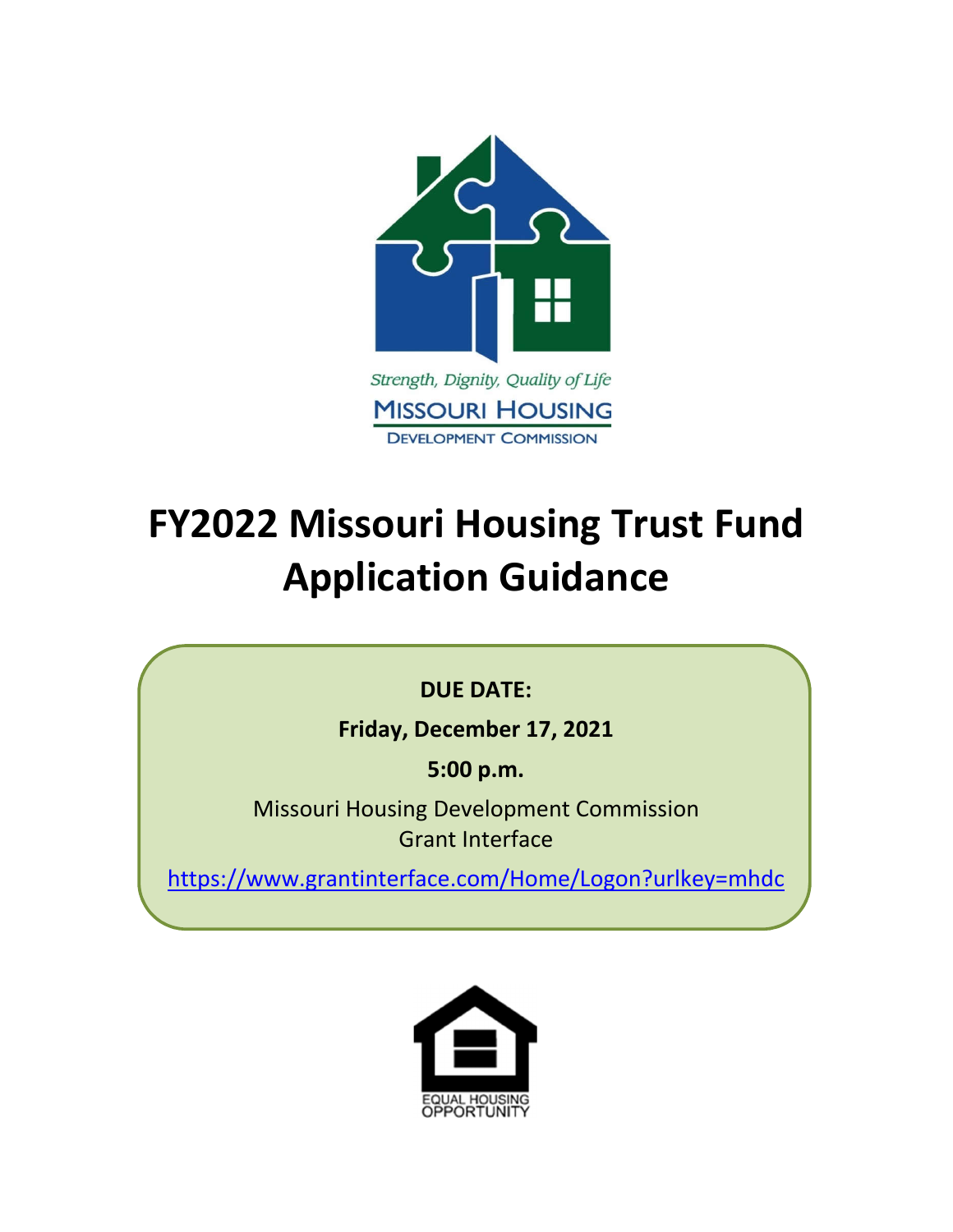#### **MISSOURI HOUSING TRUST FUND (MHTF) APPLICATION GUIDANCE INTRODUCTION**

#### **Purpose:**

The Missouri Housing Development Commission (MHDC) hereby notifies interested organizations of the availability of funds to provide housing assistance to very low-income Missourians. The funds will be allocated in accordance with the Allocation Plan (MHTF-110). The funds are as indicated below:

#### **\$4,000,000 from the Missouri Housing Trust Fund (estimated)**

#### **Deadline:**

Completed applications for funding will be accepted by MHDC until **5:00 p.m. CDT on Friday, December 17, 2021.** Applications will not remain open for submission after the deadline. Funding decisions are scheduled to be made by the Commission in February 2022.

#### **Requirements:**

- Applicants must be a nonprofit or for-profit corporation or partnership entity formed pursuant to applicable Missouri law, must be an entity in good standing with the state of Missouri and provide housing or housing services. **Missouri Housing Trust Fund monies will not be awarded to individuals.**
- All intended recipients assisted by the Missouri Housing Trust Fund **must have incomes at or below 50 percent of the area median income** for the geographic area adjusted for family size, and 50 percent of the recipients must have incomes at or below 25 percent of the area median income for the geographic area adjusted for family size.
- All **proposals must be submitted on the current year's application through the MHDC Grant Interface** and must be in compliance with the Application Guidance (MHTF-115). A link to the Grant Interface can be found on the MHDC website (http://www.mhdc.com/housing\_trust\_fund/index.htm).

#### **Submission:**

Please submit application on the MHDC Grant Interface: https://www.grantinterface.com/Home/Logon?urlkey=mhdc

For more information, please refer to FY2022 Missouri Housing Trust Fund Notice of Funding Availability: http://mhdc.com/housing\_trust\_fund/index.htm.

For instructions on how to submit the application, please reference the Log On Guide posted on the MHDC website: http://www.mhdc.com/ci/index.htm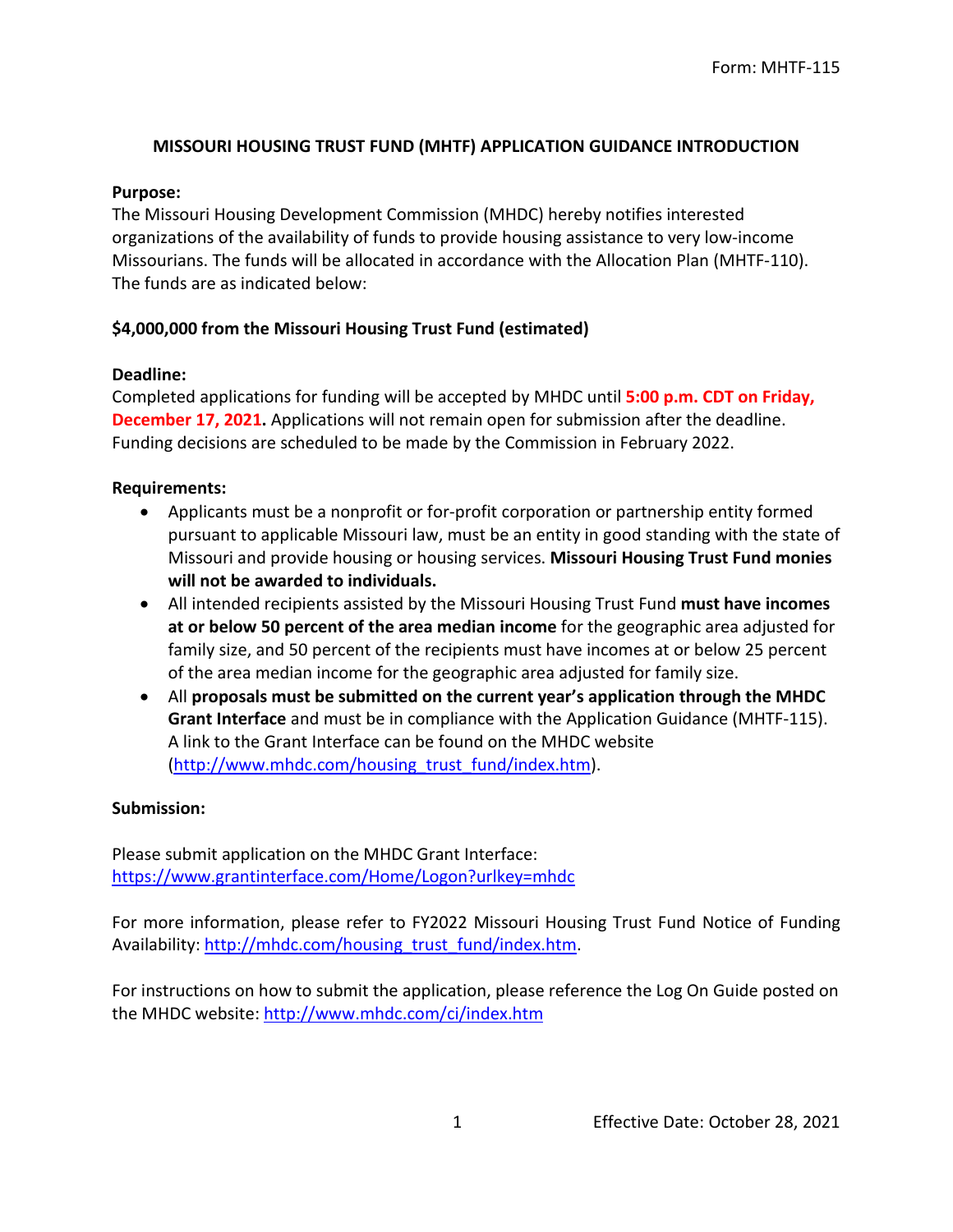# **FY2021 MHTF Application Guidance Table of Contents**

| <b>SECTION I: Applicant Requirements</b>                | 3  |
|---------------------------------------------------------|----|
| Overview of Funds                                       |    |
| <b>Establishment of Funds</b>                           |    |
| <b>Allocation of Funds</b>                              |    |
| <b>Housing First</b>                                    |    |
| Homeless Management Information System                  |    |
| Continuum of Care Participation                         |    |
| Coordinated Entry System Participation                  |    |
| <b>SECTION II: Application Outline and Instructions</b> | 6  |
| <b>General Completion Instructions</b>                  |    |
| Obtaining and Navigating the Application                |    |
| Application and Supplemental Document Checklist         |    |
| <b>Application Detailed Instructions</b>                |    |
| <b>SECTION III: Evaluation of Applications</b>          | 11 |
| Overview                                                |    |
| <b>Scoring Criteria</b>                                 |    |
| <b>SECTION IV: Submission Requirements</b>              | 12 |
| <b>Submission Instructions</b>                          |    |
| <b>SECTION V: General Information</b>                   | 12 |
| FY2021 MHTF Application Timeline                        |    |
| <b>Quiet Period</b>                                     |    |
| <b>Award Notification</b>                               |    |
| <b>Availability of Grant Funds</b>                      |    |
| <b>Contact Information</b>                              |    |
| <b>APPENDIX A: Program Guidelines</b>                   | 13 |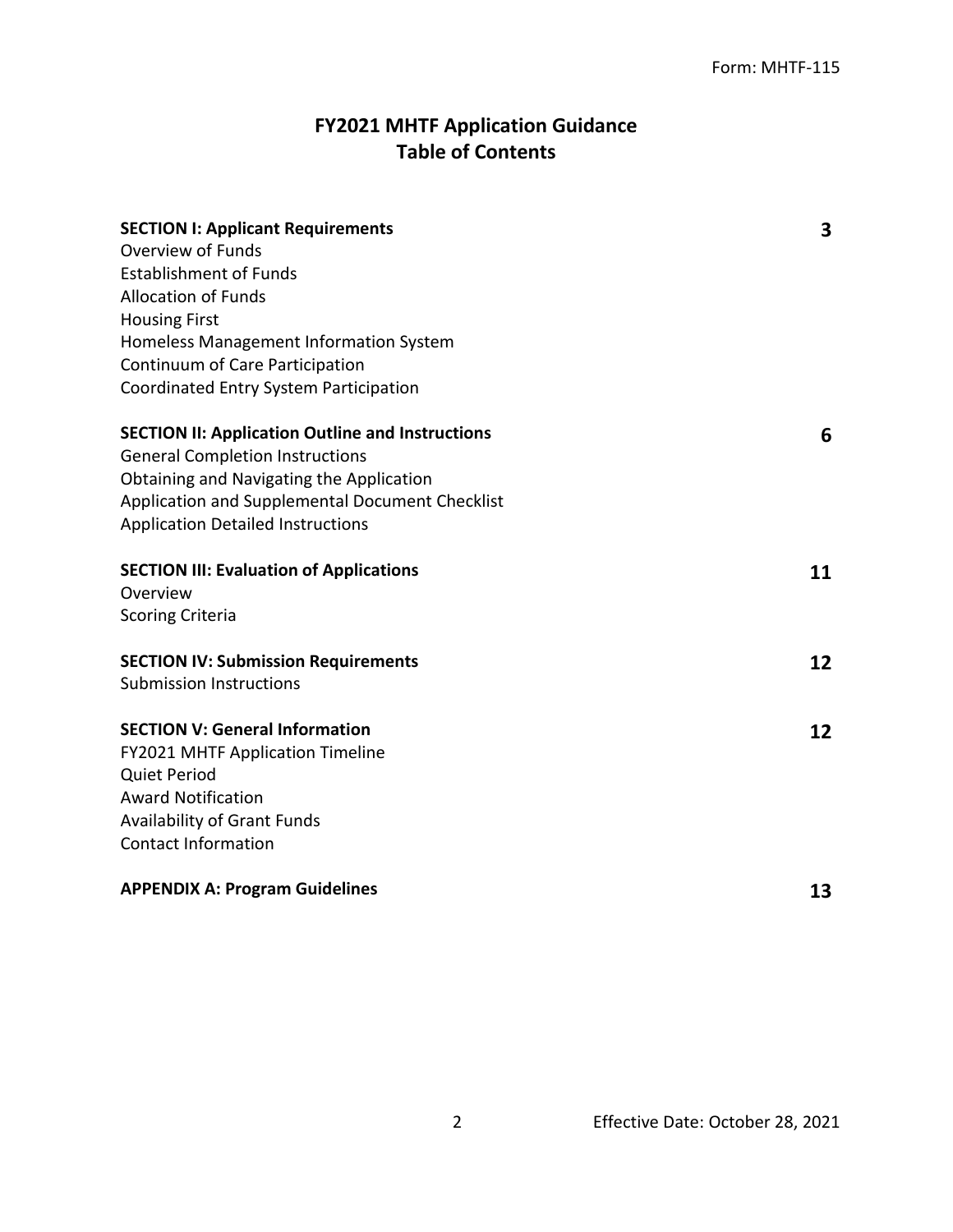# **SECTION I – Applicant Requirements**

#### **Overview of Funds**

The Missouri Housing Development Commission (MHDC) is charged with the responsibility of administering the Missouri Housing Trust Fund. The state Legislature created the Missouri Housing Trust Fund in 1994, pursuant to RSMo 59.319. Monies in the fund shall be used solely for the purposes established by RSMo 215.034 - 215.039.

Missouri Housing Trust Fund (MHTF) monies shall be used to provide housing and housing services to individuals and families with incomes at or below 50 percent of the area median income. Fifty-percent of the funds must be used for individuals and families at or below 25 percent of the area median income.

#### **Establishment of Funds**

The Missouri Housing Trust Fund is supported by a recording fee of \$3 for each real estate document filed in the state of Missouri.

#### **Allocation of Funds**

MHDC has identified the following grant types to meet the needs of Missourians:

- **1. Housing Assistance:** available to organizations that provide assistance to literally homeless individuals and families to obtain permanent housing
- **2. Emergency Assistance:** available for organizations that provide assistance to individuals and families at immediate risk of becoming homeless
- **3. Operating Funds:** available for organizations that provide housing or housing services for the purpose of paying salaries and benefits necessary for operation of the organization
- **4. Home Repair or Modifications:** available to organizations that provide housing services for the payment of certain repairs or modifications of homeowner-occupied singlefamily homes
- **5. Construction / Rehabilitation:** available for organizations that provide housing for the purpose of payment of costs of new construction or modification or rehabilitation of existing facilities
- **6. Administration:** available for Housing Assistance, Home Repair and Emergency Assistance applicants only. Applicants may apply for up to 10% of their total application request. Administration funds will not be available unless applied for.

It is the purpose of the Missouri Housing Trust Fund to serve the greatest housing and housing service needs in the state with attention given to the lowest-income residents in the areas where those needs exist. These established grant types allow the Missouri Housing Trust Fund's limited resources to be dedicated to services that best serve the population in greatest need.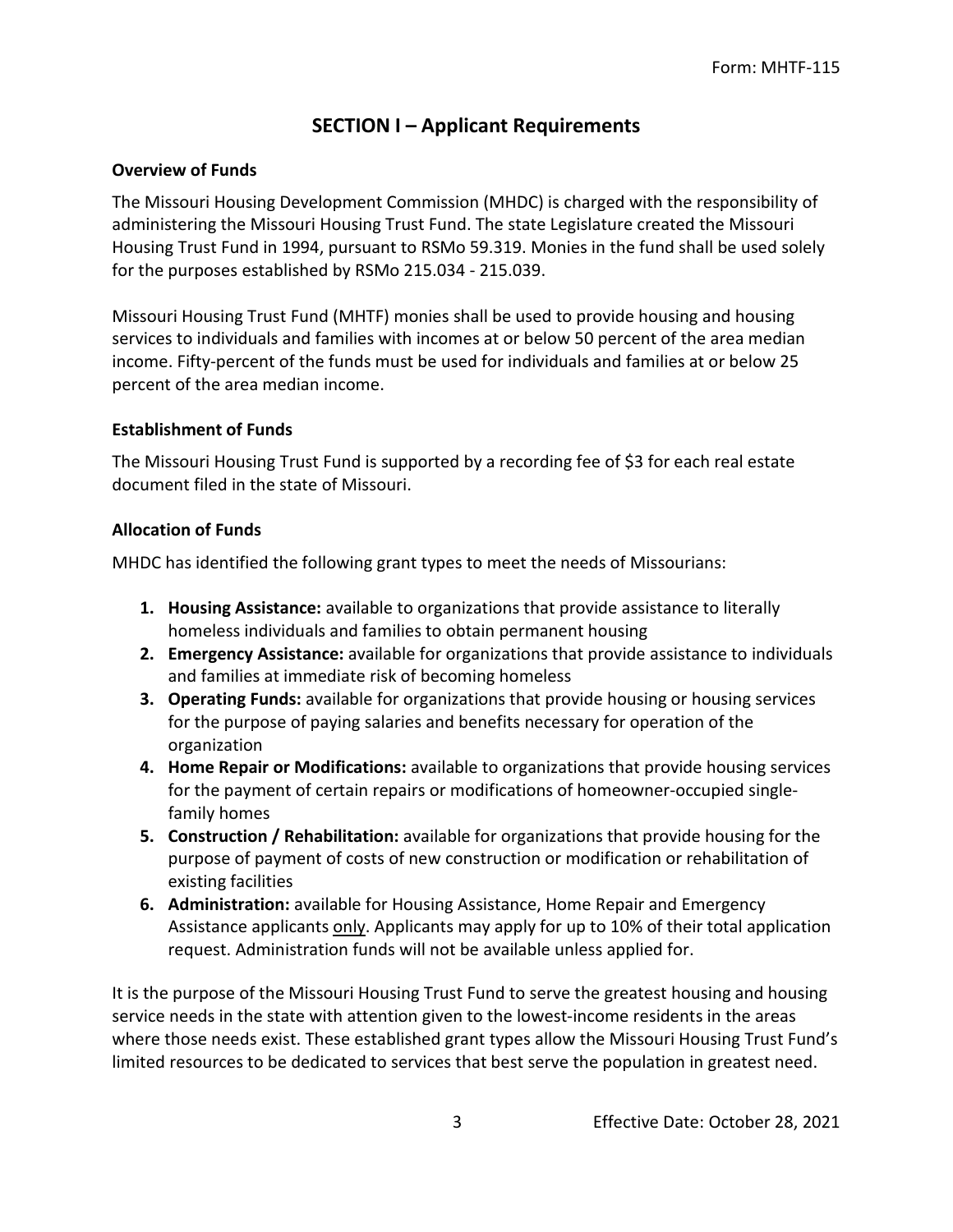#### **Cap on Funds Requested**

| <b>Grant Component</b>             | <b>Maximum Request Per Application, Per Region</b> |
|------------------------------------|----------------------------------------------------|
| <b>Housing Assistance</b>          | \$150,000                                          |
| <b>Emergency Assistance</b>        | \$150,000                                          |
| <b>Operating Funds</b>             | \$150,000                                          |
| <b>Home Repair</b>                 | \$150,000                                          |
| <b>Construction/Rehabilitation</b> | \$150,000                                          |
| <b>Available Combined Request</b>  | up to \$300,000                                    |

#### **Geographic Allocation**

Allocation Area: Allocation Regions by County

| <b>Allocation Area:</b>                                                          | <b>Distribution</b> |
|----------------------------------------------------------------------------------|---------------------|
|                                                                                  | Percentage:         |
| <b>St. Louis Metropolitan Area:</b>                                              | 21%                 |
| Franklin, Jefferson, Lincoln, St. Charles, St. Louis City, St. Louis and Warren  |                     |
| Counties                                                                         |                     |
| <b>Kansas City Metropolitan Area:</b>                                            | 16%                 |
| Caldwell, Cass, Clay, Clinton, Jackson, Lafayette, Platte and Ray Counties       |                     |
| <b>North Region:</b>                                                             | 18%                 |
| Adair, Andrew, Atchison, Buchanan, Carroll, Chariton, Clark, Daviess, DeKalb,    |                     |
| Gentry, Grundy, Harrison, Holt, Knox, Lewis, Linn, Livingston, Macon, Marion,    |                     |
| Mercer, Monroe, Nodaway, Pike, Putnam, Ralls, Randolph, Schuyler, Scotland,      |                     |
| Shelby, Sullivan and Worth Counties                                              |                     |
| <b>Central Region:</b>                                                           | 19%                 |
| Audrain, Bates, Benton, Bollinger, Boone, Callaway, Camden, Cape Girardeau,      |                     |
| Cole, Cooper, Crawford, Gasconade, Henry, Howard, Iron, Johnson, Madison,        |                     |
| Maries, Miller, Moniteau, Montgomery, Morgan, Osage, Perry, Pettis, Phelps,      |                     |
| Pulaski, Saline, St. Clair, St. Francois, Ste. Genevieve and Washington Counties |                     |
| <b>South Region:</b>                                                             | 26%                 |
| Barry, Barton, Butler, Carter, Cedar, Christian, Dade, Dallas, Dent, Douglas,    |                     |
| Dunklin, Greene, Hickory, Howell, Jasper, Laclede, Lawrence, McDonald,           |                     |
| Mississippi, New Madrid, Newton, Oregon, Ozark, Pemiscot, Polk, Reynolds,        |                     |
| Ripley, Scott, Shannon, Stoddard, Stone, Taney, Texas, Vernon, Wayne,            |                     |
| Webster and Wright Counties                                                      |                     |

#### **Housing First Model**

MHTF applicants are required to utilize a Housing First approach. Housing First is a model that relieves homeless persons of stipulations and barriers and emphasizes immediate access to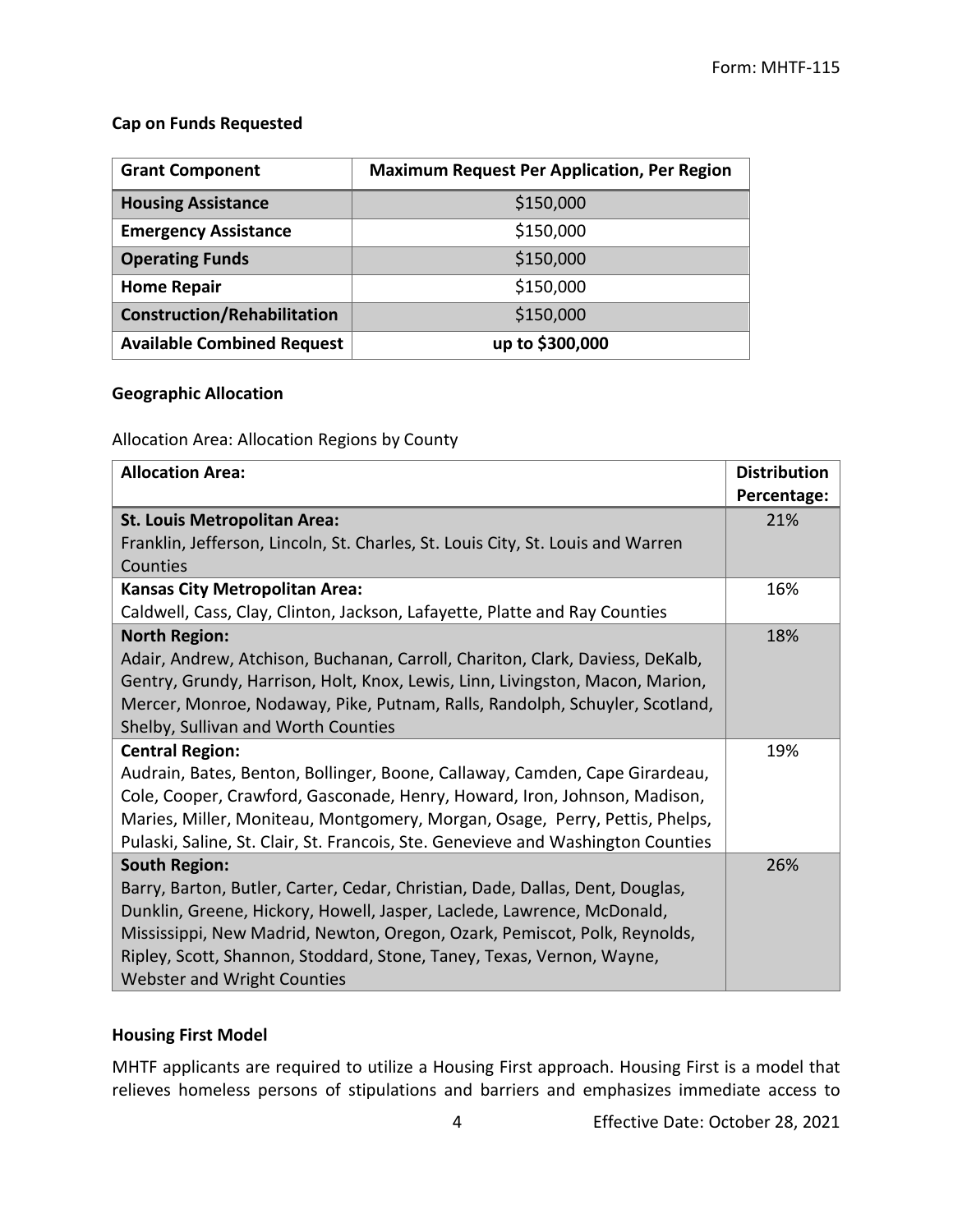permanent housing. Once housed, case management and supportive services tailored to the needs of the individual or household should be offered. This model emphasizes that housing is and should remain the central focus and supportive services are more effective when individuals and families are stably housed. Involvement or compliance with services should not be a condition of housing; instead, participants simply need to abide by the requirements of their standard lease agreement. Housing is not a reward for completing a task or program. Housing should be provided first and services to maintain the housing second.

Agencies following a Housing First approach will have diverse program models depending on the client population, community needs, and availability of resources including funding, housing, and supportive services. While the approach varies among different programs, there are core components essential to the Housing First model, including:

- Quick access to housing that is not time-limited;
- Services that encourage housing stability;
- Voluntary participation of recipients in programs and services;
- Collaboration with recipients, service providers, landlords, and other community resources for efficient and effective service delivery;
- Ongoing support for recipients as requested; and,
- Recipient-directed assistance in accessing housing as well as agency and community resources and services.

#### **Homeless Management Information System**

The Homeless Management Information System (HMIS) is a system that collects data on services provided to households that are homeless or in danger of becoming homeless. MHTF Housing Assistance and Emergency Assistance grantees are required to enter client data into Homeless Management Information System for each Continuum of Care (CoC) that is served with MHTF. The HMIS provider for each service area as determined by the CoC will provide MHDC staff with confirmation that applicants are or are not HMIS users. If an applicant serves a protected population such as victims of domestic violence, the HMIS lead in their service area will provide confirmation to MHDC as to whether or not the applicant enters into a comparable database.

#### **Continuum of Care Participation**

MHDC encourages coordination and collaboration between the CoC and service providers. In order to determine applicants' participation in its CoC, MHDC will request feedback from each applicant's designated CoC regarding the level of involvement of the applicant in CoC activities. Such activities may include, but are not limited to, attendance in regular meetings, Point-In-Time Count, Coordinated Entry, and agency representation on sub-committees.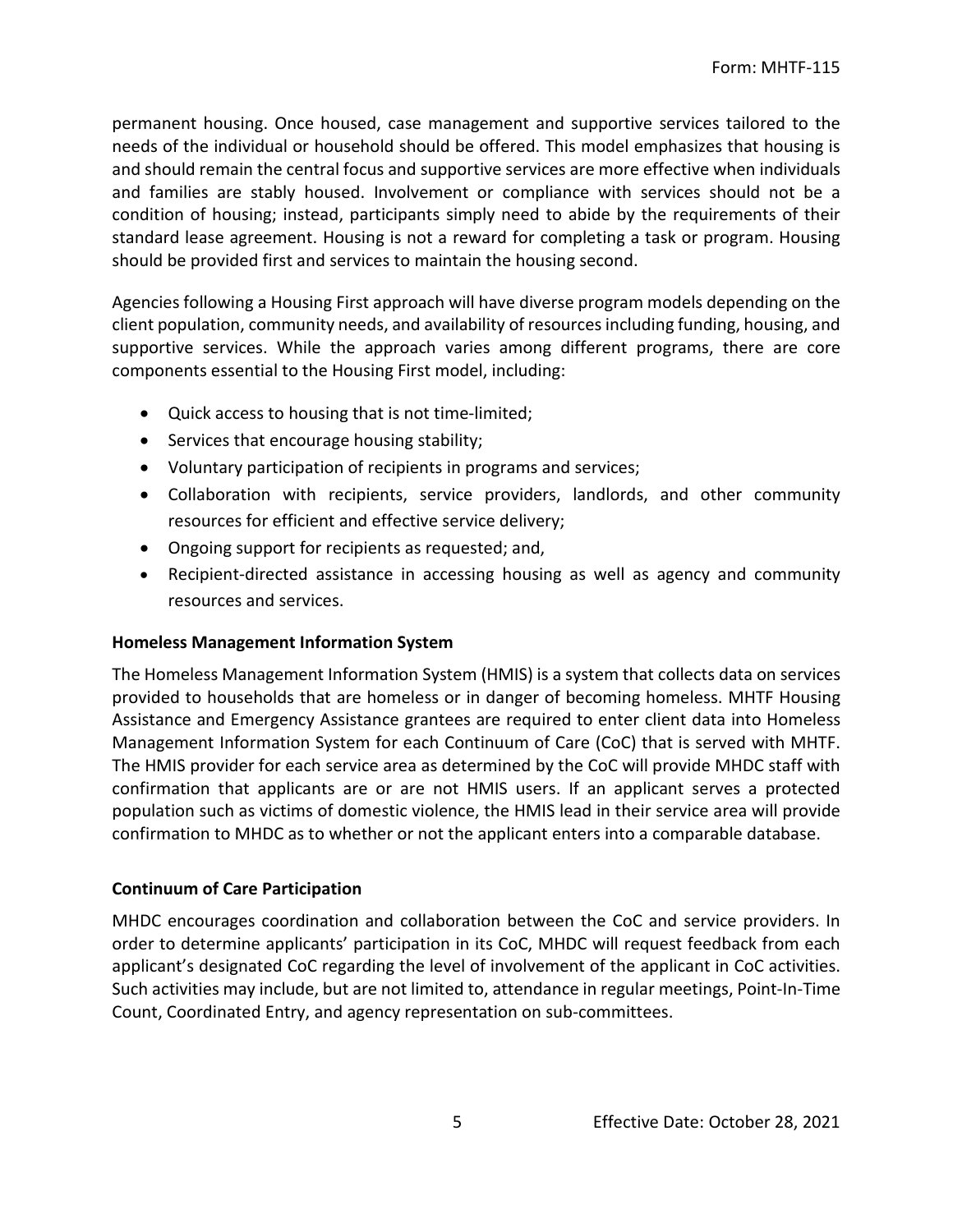#### **Coordinated Entry System Participation**

Each Missouri CoC is federally mandated to establish and operate a Coordinated Entry (CE) System. The CE system is intended to reduce barriers and difficulties that homeless households may experience when attempting to access housing and services. An effective CE system will assess homeless individuals and families for the most appropriate housing intervention in a consistent manner, prioritize households based on vulnerability and severity of needs, align housing resources within the system, and reduce the amount of time spent by household and agencies in determining which programs they are eligible to receive assistance from. MHTF Housing Assistance and Emergency Assistance grantees are required to participate in their CoC's CE system. Those serving victims of domestic violence, dating violence, sexual assault, stalking and other life-threatening situations are encouraged to participate but may choose not to participate in the CE system of their CoC. Victims' service providers are encouraged to work in collaboration with the CE system in order to create and implement policies and procedures that are client-centered.

# **SECTION II – Instructions**

#### **General Completion Instructions**

- **1. Submit one application per region, for all grant types**. The FY2022 MHTF application is designed to allow grantees to include all funding requests in one application. Applicants requesting funds for more than one grant type only need to submit one application for all MHTF funding requests. If requesting funds for multiple grant types, only one set of supplemental documents will be required. Although all requests will be submitted in one application, each grant type request is still considered separately. If requesting funds for multiple regions, please fill out separate applications for each region.
- **2. The application should be completed in sequential order.** The application has been designed with the ability to populate information based on entered detail.
- **3. Applicants must respond to each question on the application.** Each answer should be concise, self-supporting and not refer to any other area of the application. Applicants will not be able to submit the application until all questions have been answered.

#### **Obtaining and Navigating the Application**

#### **Use FY2022Missouri Housing Trust Fund Application**.

All applicants are required to complete the 2022 MHTF Application through the MHDC Grant Interface: https://www.grantinterface.com/Home/Logon?urlkey=mhdc.

#### **Application and Supplemental Document Checklist**

Below are the required items to be completed/included by the applicant.

#### **Proposal Information**

• Agency Information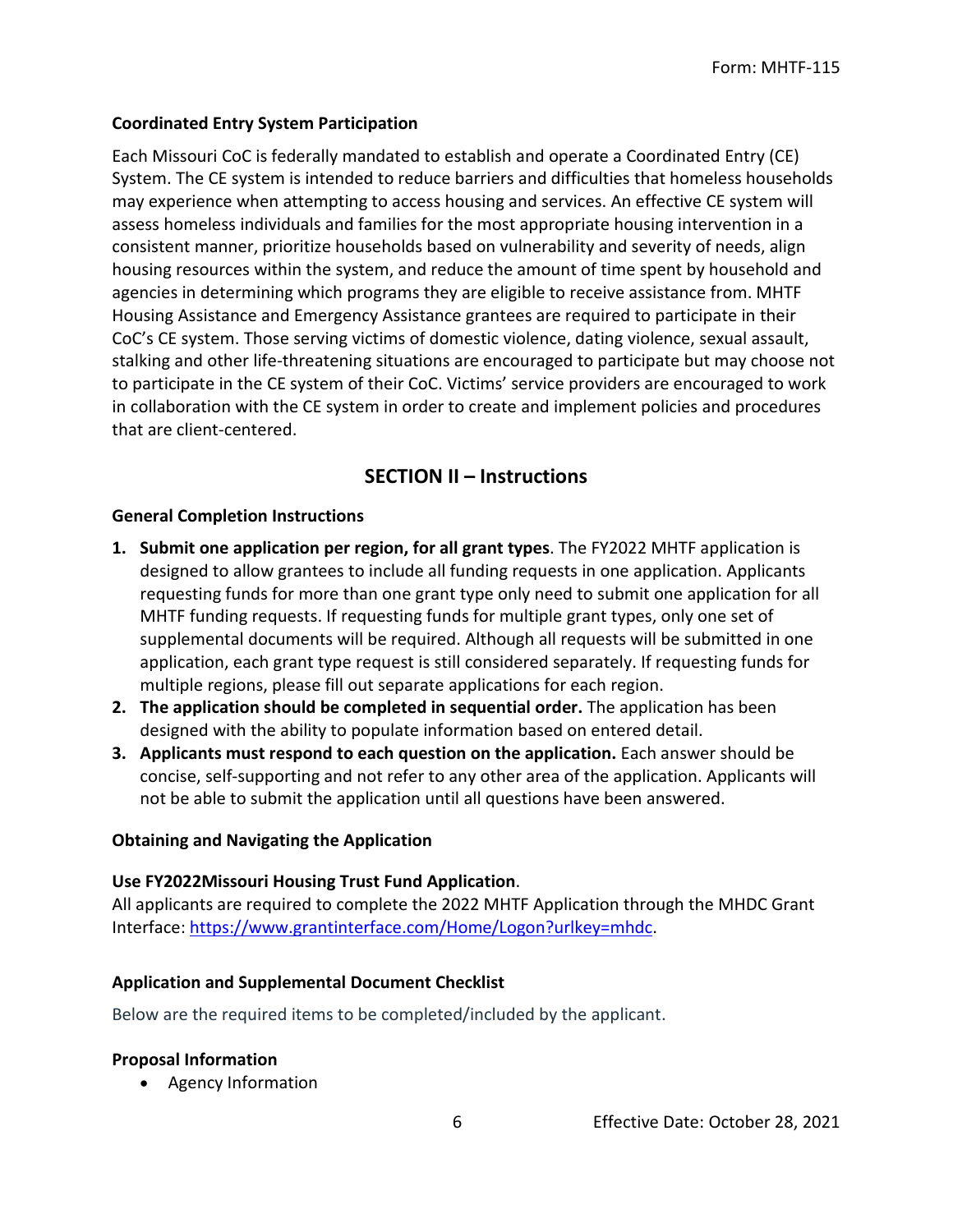- Executive Director and Grant Contact Information
- MHTF Region and Counties Served
- Funding Request by Grant Type
- Coordinated Entry
- HMIS/Comparable Database
- Need and Data Explanation
- Timeline
- Program Requirements

#### **Attachments**

- Board of Directors/Decision Making Body
- Sources and Uses
- Program Guidelines
- Letters of Support
- Certificate of Good Standing
- 501(c)(3) Verification
- Audit/Financials

### **Grant Type Specific Questions (provide following information for each grant type).**

- Budget
- Clients served
- Narrative

#### **Application Detailed Instructions**

The descriptions of all sections and supplemental documentation required in the application are below. Specific questions or topics within each section that may need more detailed explanation are listed under each section topic.

#### **Basic Agency Information**

This section collects general information about the organization. This section should be completed based on information pertaining to the non-profit applicant, including a grant contact and the organization's Executive Director's information.

#### **Proposal Information**

The Agency Information section is intended to provide detailed information about the organization that will be providing the services, including fiscal year, counties served with MHTF funding.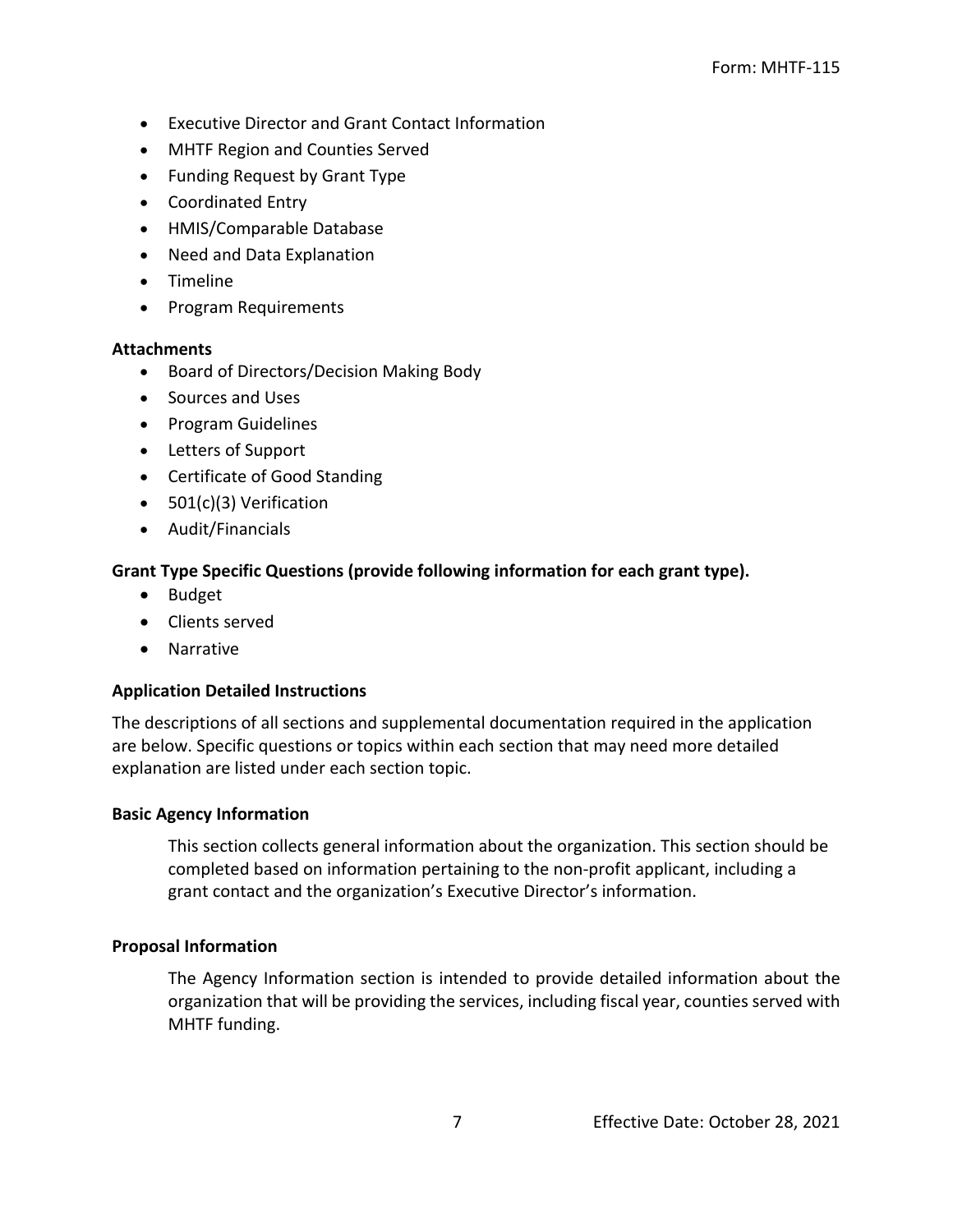MHTF Region – Select the MHTF Region you are applying for MHTF funds. If your organization operates in multiple regions, you must submit separate applications for each region.

MHTF Region Counties- Mark all counties you plan to serve with MHTF funds. The counties marked should only be located in the region you have selected in the question above.

Requests by Grant Type – Enter the amount of funding you are requesting for each grant type. If you are not requesting funds for a grant type, put a "0" in the box. As a reminder, there is a funding cap of \$150,000 per grant type and \$300,000 total per region for all grant types combined. The total amount of funding box should reflect the combined amount for all grant types you are requesting funds for.

Administration – Housing Assistance, Emergency Assistance and Home Repair applicants are available to request up to ten percent (10%) of the total application request in administrative funds. **Administrative funds will only be available for applicants that apply.**

Coordinated Entry – Explain how your organization's program participates with the CoC's Coordinated Entry system. If your organization does not currently participate in CE, please explain how you will meet this requirement.

HMIS or Comparable Database – Select whether or not your organization is currently entering into HMIS or a Comparable Database. If your organization is not currently utilizing either, please explain how you will meet this requirement.

Need and Data Explanation – Applicants should clearly demonstrate the need for MHTF funding within their service area by utilizing quantifiable data. This can be accomplished by presenting local, state, national, or internal data regarding literally homeless populations and/or the effectiveness of the use of MHTF funding in the context of ending homelessness.

#### **Attachments**

#### **Board of Directors/Decision Making Body**

The applicant must submit a complete list of the organization's current board or governing members. The list must be of the executive board or decision-making body, not an advisory board.

#### **Sources and Uses** (File Size Limit: 1 MiB)

Applicant will detail the projected program budget showing the MHTF request for funds and the total program budget. All sources of funding that are used in the program with MHTF funds should be listed in the "Sources" sections at the top. The general uses of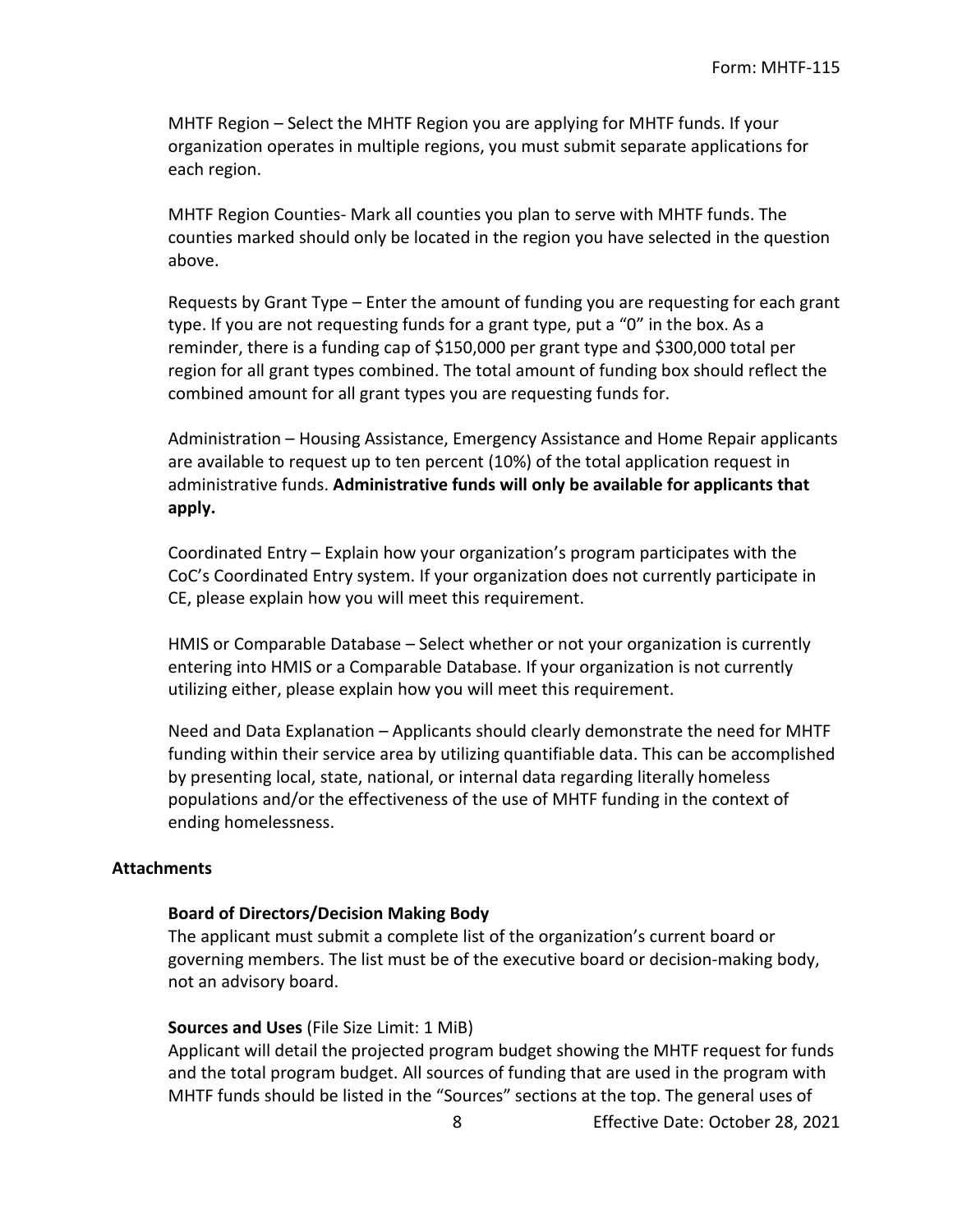each funding source should be listed underneath "Revenue Uses." Please enter the total dollar amount from your Sources and Uses upload into the 'Sources and Uses Total Amount' box.

#### **Letters of Support** (File Size Limit: 1 MiB)

Applicant must provide two letters of support from elected officials and/or collaborative agencies. Letters of support should demonstrate support of homeless service activities as they relate to MHTF

#### **Certificate of Good Standing** (File Size Limit: 1 MiB)

Applicant must include a Certificate of Good Standing that is current within 60 days of the application due date. If applicant does not have a Certificate of Good Standing that is current within 60 days, applicant may include most recent Certificate AND a print out from the Secretary of State website that states that the organization is in good standing with a date within 60 days of application due date.

#### **501(c) (3) Verification** (File Size Limit: 1 MiB)

Applicant should provide verification of the organization's 501(c) (3) status.

#### **Audit/Financials** (File Size Limit: 3 MiB)

Applicant must include the organizations' most recently completed and board approved independent auditor's report. If the most recent fiscal year audit is in progress and not complete yet, applicant should submit the last completed, board approved independent auditor's report in addition to unaudited financial statements (i.e., balance sheet, income statement, and statement of cash flows). The unaudited financial statements should cover the gap in time from when the last audit ended until at least 30 days before the application deadline.

#### **\*applicants only need to submit the Independent Auditor's Report, NOT the entire audit.**

#### **Program Guidelines** (File Size Limit: 5 MiB)

Applicant must include robust Program Guidelines that detail how client eligibility is evaluated, the criteria to obtain assistance and remain in program, termination and grievance procedures. Program Guidelines should be included for all program(s) where MHTF funds will be used. **Applicant should not include internal policies and procedures or the agency handbook.** Inclusion of internal agency policies and procedures in lieu of Program Guidelines will result in a loss of points. For further guidance, please see Appendix A.

Attachments for Construction/Rehabilitation applicants only:

#### **Work Write-Up / Architectural Drawings**

*(Rehabilitation and New Construction only)* Applicant must include a Work Write-Up or Architectural Drawings for the project.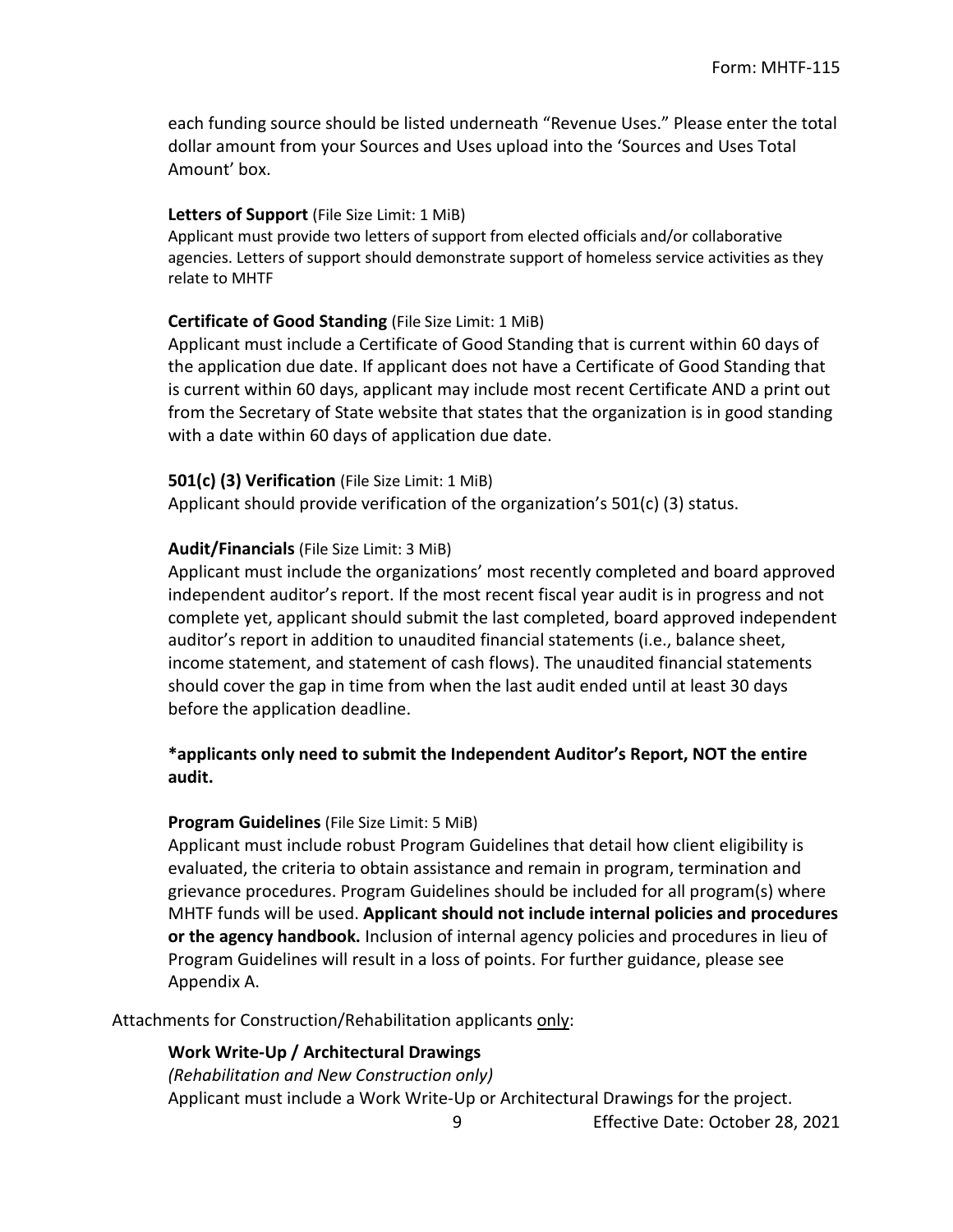#### **Construction Cost Breakdown**

(*Rehabilitation and New Construction only)*

Applicant must submit a construction cost breakdown, specifically detailing the costs of the project and preferably the MHTF portion of the project.

#### **Financial Commitments**

#### *(Rehabilitation and New Construction)*

Applicant should submit letters from any sources of funding that have been committed or have expressed intention to commit funds. The financial commitment letters must list the amount of funding committed, time period, and eligible uses of the funds and should be on official letterhead. All financial commitment letters must be dated within 90 days of application deadline.

#### **Time Frame / Construction Schedule**

#### *(Rehabilitation and New Construction)*

Applicant must submit a Time Frame or Construction Schedule. This should include anticipated start and end date as well as time frame of different phases of the project, if applicable. The MHTF portion of the project should be included in this Time Frame or Construction Schedule.

#### **Photographs**

#### *(Rehabilitation [existing buildings]; New Construction [site])* Applicant must submit photographs of the existing building and areas intended to be renovated if it is a rehabilitation project OR photographs of the site if it is a new construction project.

#### **Site Plan**

*(Rehabilitation only)*

Applicants for rehabilitation projects must submit a site plan for the completed rehabilitation.

#### **Proof of Site Control**

#### *(Rehabilitation and New Construction)*

All Construction applicants must show proof of site control such as a vesting deed or a purchase agreement.

#### **Grant Components**

Component Information should only be completed for each component in which funds are being requested.

Housing Assistance Emergency Assistance Operating Funds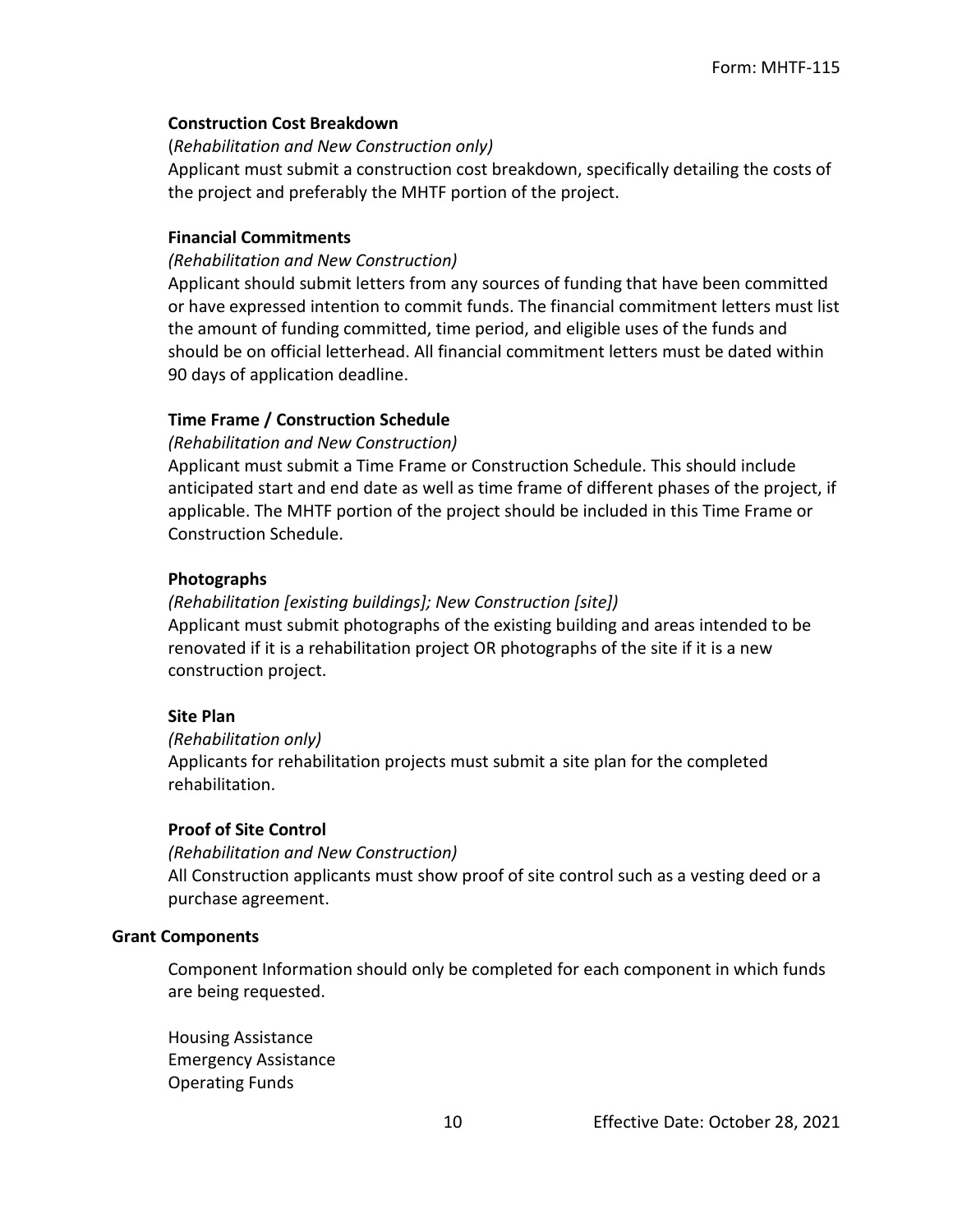Home Repair

Construction/Rehabilitation

Budget & Detail*-* The total proposed budget amounts should match the amounts reflected in the Proposal Information. Please fill out the budget breakdown per component and the detail for each breakdown section.

Clients Served- Applicants should estimate the number of individuals/families who are anticipated to be served during the 2022 grant year with MHTF funds.

Narrative**-** Applicants should fully address each item specified- any narrative throughout the application that does not clearly address each question will result in a loss of points.

#### **Help Line**

In the instance of receiving Missouri Housing Trust Fund from MHDC, agency information will be included on www.mohousingresources.com on the state resource maps. Please fill out this section as you would like your information to appear to the public.

# **SECTION III –Evaluation of Applications**

#### **Overview**

MHDC wants to ensure that the limited pool of funding received is used in the most effective way possible to help organizations provide the necessary services to low income individuals and families in the state of Missouri who are literally homeless, at risk of becoming homeless, or fleeing/attempting to flee domestic violence. In order to do this, funds awarded will be based on the allocation plan, types and amounts of funding requests, and points awarded within various criteria. Individual scores by program may be assessed for completeness of the grant application, past performance and composition of proposal. Applicants requesting funds for multiple grant types may receive funds for one, but not all grant types.

If an application is not submitted by the deadline **December 17, 2021 at 5:00** p.m. the application will close and there will not be another opportunity to submit an application, no exceptions.

Preparation of an application does not guarantee a grantee will receive funds. Grants will be awarded competitively to those with the highest rankings as determined in an objective scoring process using the Allocation Plan (Form: MHTF-110). Awards resulting from this application will begin April 1, 2022 and run until March 31, 2023.

#### **Scoring Criteria**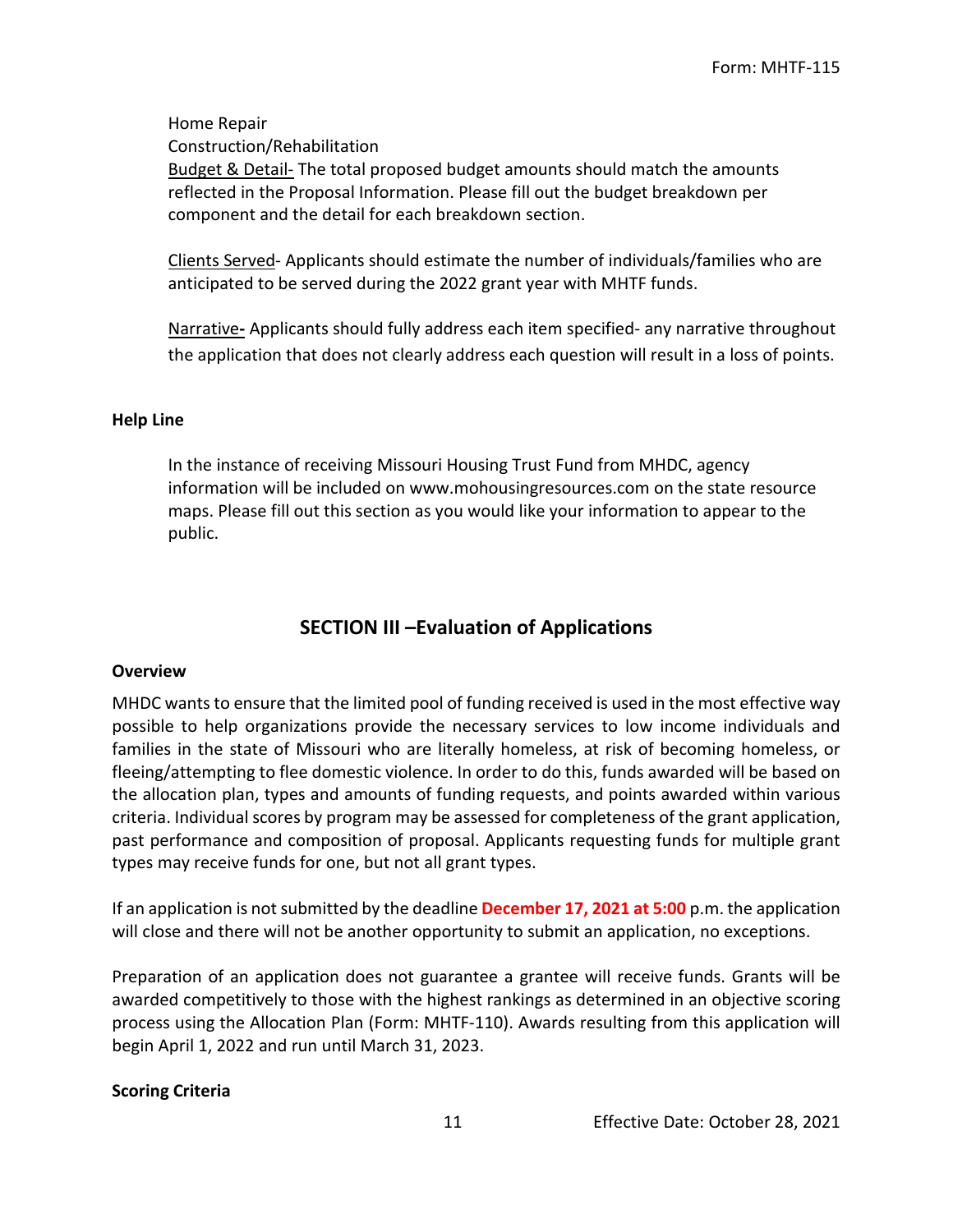The following items will be assessed:

- 1. Prior MHTF History for the previously completed funding period
- 2. Non-Prior History
- 3. Application Submission
- 4. Proposal Information
- 5. Agency Information
- 6. Grant Type Information
- 7. Supplemental Documents
- 8. CoC Participation

# **SECTION IV– Submission Requirements**

#### **Submission Instructions**

Only complete applications without missing information will be allowed to submit. If there is missing information, you will be notified through the Grant Interface and must fix any errors prior to the submission date of **5:00 p.m. on Friday, December 17, 2021**.

All applications are to be submitted via the MHDC Online Grant Interface: https://www.grantinterface.com/Home/Logon?urlkey=mhdc

# **SECTION V– General Information**

#### **FY2021 MHTF Application Timeline\***

| NOFA Posted on the Website:        | October 2021                 |
|------------------------------------|------------------------------|
| Application Posted on the Website: | October 2021                 |
| <b>Application Training:</b>       | October 2021                 |
| <b>Application Deadline:</b>       | December 17, 2021, 5:00 p.m. |
| <b>Staff Recommendations:</b>      | February 2022                |
| <b>Awards Notification:</b>        | February 2022                |
| <b>Funded Training:</b>            | <b>March 2022</b>            |
| <b>Funding Period Begins:</b>      | April 1, 2022                |
| <b>Funding Period Ends:</b>        | March 31, 2023               |
| <b>Grant Close Out Deadline:</b>   | April 30, 2023               |
| *Timelines subject to change       |                              |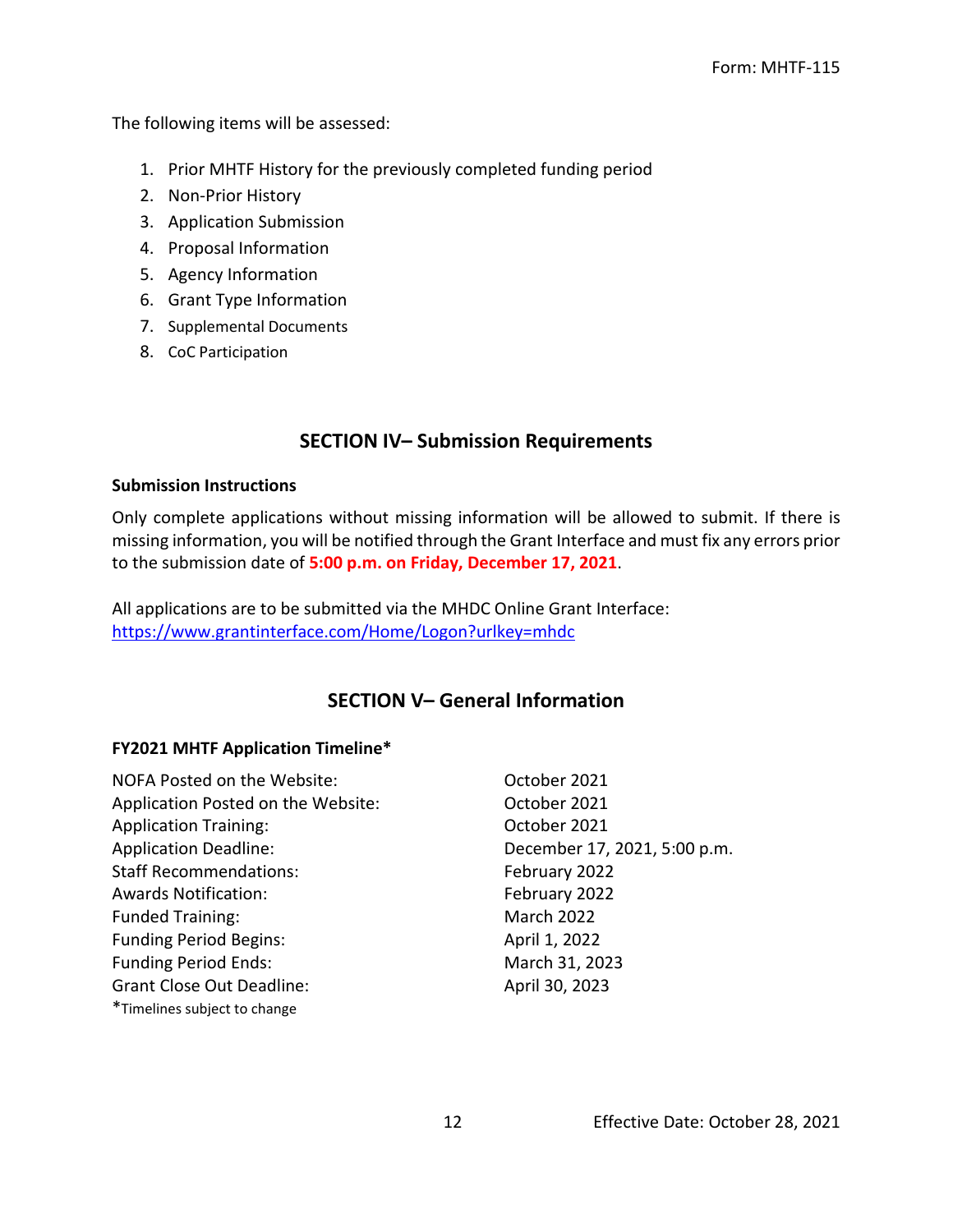#### **Quiet Period**

MHDC's Standards of Conduct prohibits interested parties from contacting MHDC staff or commission during the seven calendar days prior to a vote on a Competitive Manner ("Quiet Period"). MHTF applicants should not contact commissioners or MHDC staff members during the seven days leading up to MHDC's scheduled commission meeting in regards to MHTF funding decisions.

Please refer to the Commission's "Standards of Conduct" Policy for information regarding contact with MHDC commissioners or staff in connection with this application, necessary disclosures thereunder and other policies regulating the actions of interested parties, employees and commissioners during a competitive matter. The Commission's Standards of Conduct Policy is available on MHDC's website at http://www.mhdc.com/about/commission/policies/index.htm.

Furthermore, pursuant to the Standards of Conduct, any Response under this application shall disclose the name of the individual, entity and/or entities having ownership interests in the Respondent as set forth in Section VI.B.3.

#### **Award Notification**

Notifications of approval or denial of funding will be sent via the MHDC Online Grant Interface to the person who completed the application.

#### **Availability of Grant Funds**

If approved, grant funds will be available April 1, 2022; however, prior to receiving funds, the grant agreement and all required additional paperwork must be completed by the agency and returned to MHDC by the deadline. Additionally, all previous MHTF grants must be fully closed out.

#### **Contact Information**

Lisa Moler State Program Administrator (816) 759-7228 Lisa.moler@mhdc.com

# **APPENDIX A – Program Guidelines**

#### **Eligibility Requirements**

Eligibility requirements detail how program participants are evaluated and prioritized for entrance into the program. The eligibility requirements outlined in the Program Guidelines should include: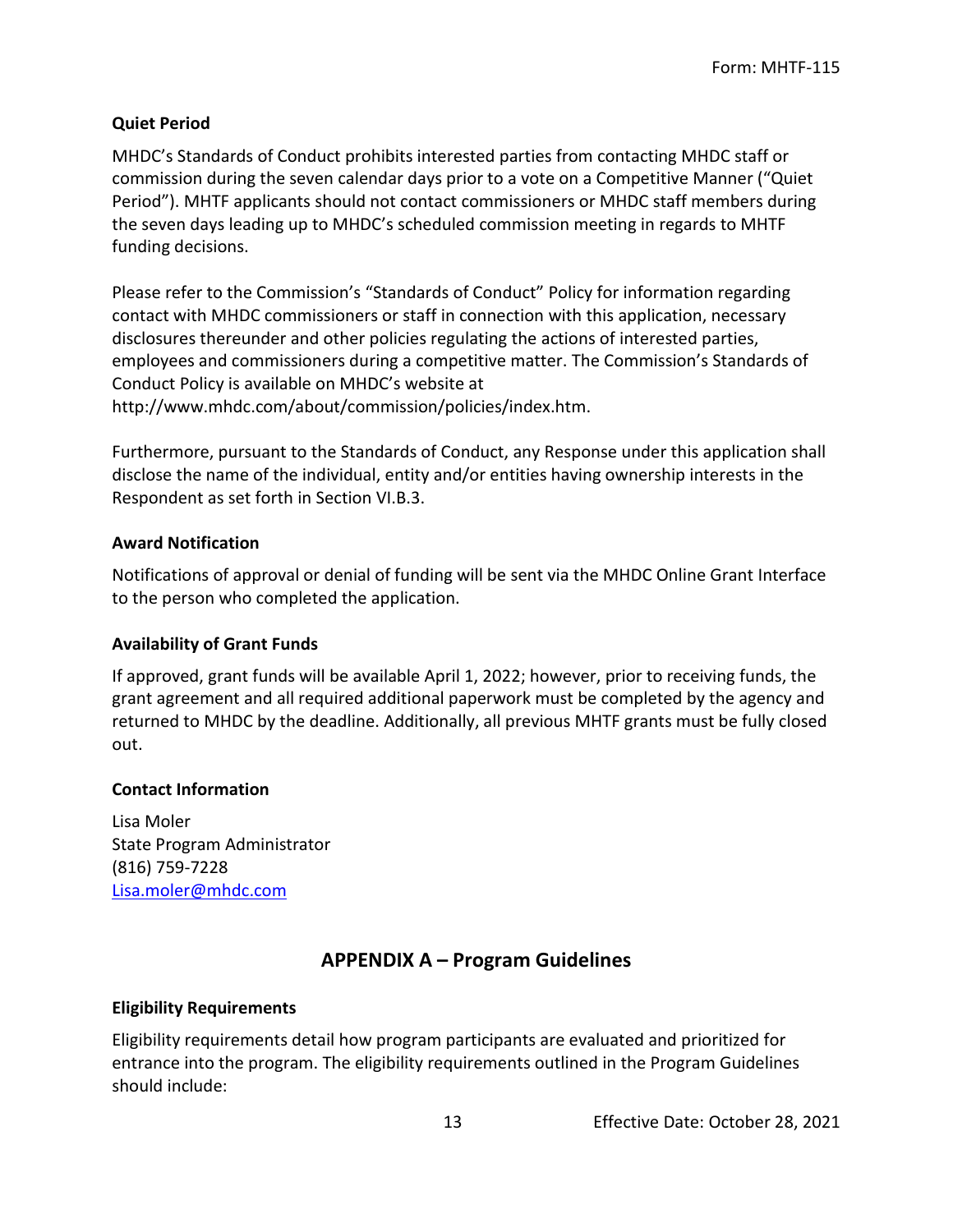- Prioritization
	- $\circ$  Program has well-defined and written screening processes that use consistent and transparent decision criteria. Do not include screening possible participants out for income or lack thereof.
	- o Does not include a period of sobriety, a commitment to participation in treatment, or any other criteria designed to "predict" long-term housing other than willingness to engage the program and work on a self-directed housing plan.
- Grant program eligibility requirements.
- Program connection to and coordination within the Coordinated Entry process of the agency's service area.

#### **Program Requirements**

Program requirements provide a clear picture of how the program operates and how participants navigate through the program, from homelessness or housing crisis to permanent and stable housing. The program requirements outlined in the Program Guidelines should include:

- Policy for type of assistance to help households find and secure housing
- Direct Financial Assistance.
	- o Policies and procedures for determining the amount of financial assistance provided to a participant.
	- o Demonstrate a progressive approach; no standard "package."
	- $\circ$  Detail clear and fair decision guidelines and processes for reassessment for the continuation and amount of financial assistance.
- Case Management
	- o Defined and objective standards for when case management should continue and end.
		- Guidelines are flexible enough to respond to the varied and changing needs of program participants, including participants with zero income.
	- o Case management is voluntary.
	- $\circ$  Demonstrates relationships with employment and income programs that agency can connect program participants to when appropriate.

#### **Termination Policy**

The termination policy outlined in the Program Guidelines should include:

- Circumstances in which a program participant will terminate from service.
	- o Policy has well-defined conflict mitigation procedures.
- Procedure detailing how a participant is notified of termination of services.

#### **Grievance Policy**

Grievance policy outlined in the Program Guidelines should include:

Procedure detailing how participants are made aware of the programs grievance policy.

14 Effective Date: October 28, 2021